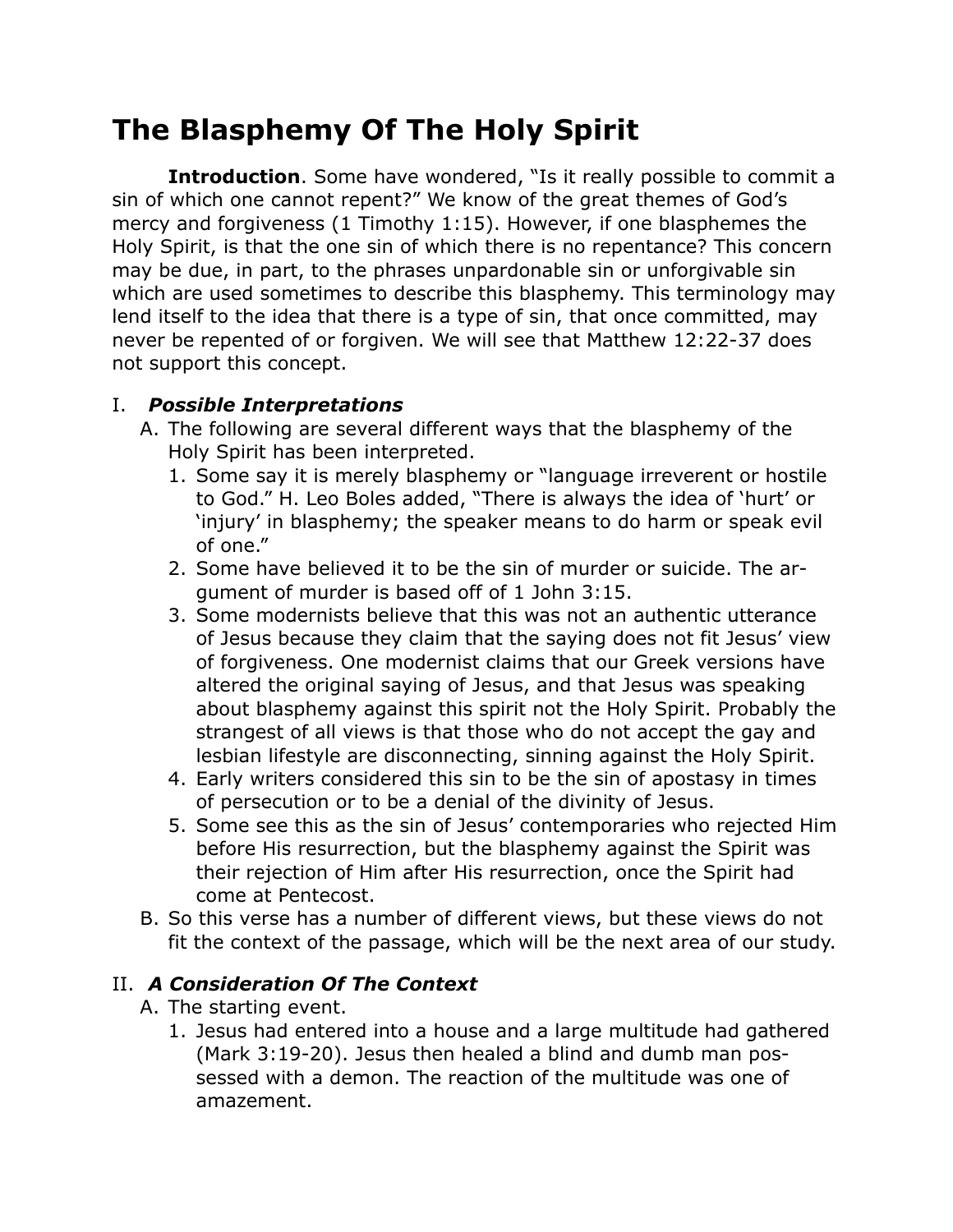- 2. The crowd began to see the implication of this miracle and wondered, "Can this be the son of David?"
- 3. Luke also records this event, the argumentation, and the reasoning of Jesus that follows but does not record Jesus' warning about the blasphemy of the Holy Spirit on this occasion. Luke records Jesus' warning about blasphemy later in His charge to the disciples to be faithful in the face of persecution.
- B. The blasphemous response.
	- 1. Also in the crowd were scribes and Pharisees that had come from Jerusalem (Mark 3:22; Matthew 12:24). Upon seeing the multitude's response they said, "He hath Beelzebub, and, by the prince of the demons casteth he out the demons" (Mark 3:22).
	- 2. This was a desperate attempt by men who had already taken counsel against Him as to how they might destroy Him (Matthew 12:14). It was necessary for the Pharisees, who had determined to reject Jesus, to account in some way for His miracle.
	- 3. Here was an unmistakable miracle, superior to anything men could do. Whatever way of accounting for the miracle was adopted, it was necessary that they acknowledge that there was superhuman power. They therefore ascribed the miracle to the devil.
- C. The refutation.
	- 1. Jesus attacks both the absurdity and wickedness of their charge in four ways.
		- a) The parable of division.
			- (1) Jesus identified Beelzebub with Satan. Why would Satan fight against Satan? Why would he seek to undo his own work? Satan's work is destruction.
			- (2) Jesus' work was in part to heal the man and manifest His power over Satan. Satan was not fighting himself, Jesus was fighting Satan by the Spirit.
		- b) The *ad hominem* argument made by Jesus.
			- (1) This is an argument which appeals to personal considerations, rather than to fact or reason.
			- (2) Jesus is not conceding that these sons were actually casting out demons (Matthew 12:27; Acts 19:13-14). He is simply showing the inconsistency of their accusation.
		- c) The parable of the strong man guarding his house and goods.
			- (1) In this parable Satan is the strong man and his goods are his demons. Satan is not going to bind himself!
			- (2) Jesus, however, was not in league with Satan, He was overpowering him and destroying his goods.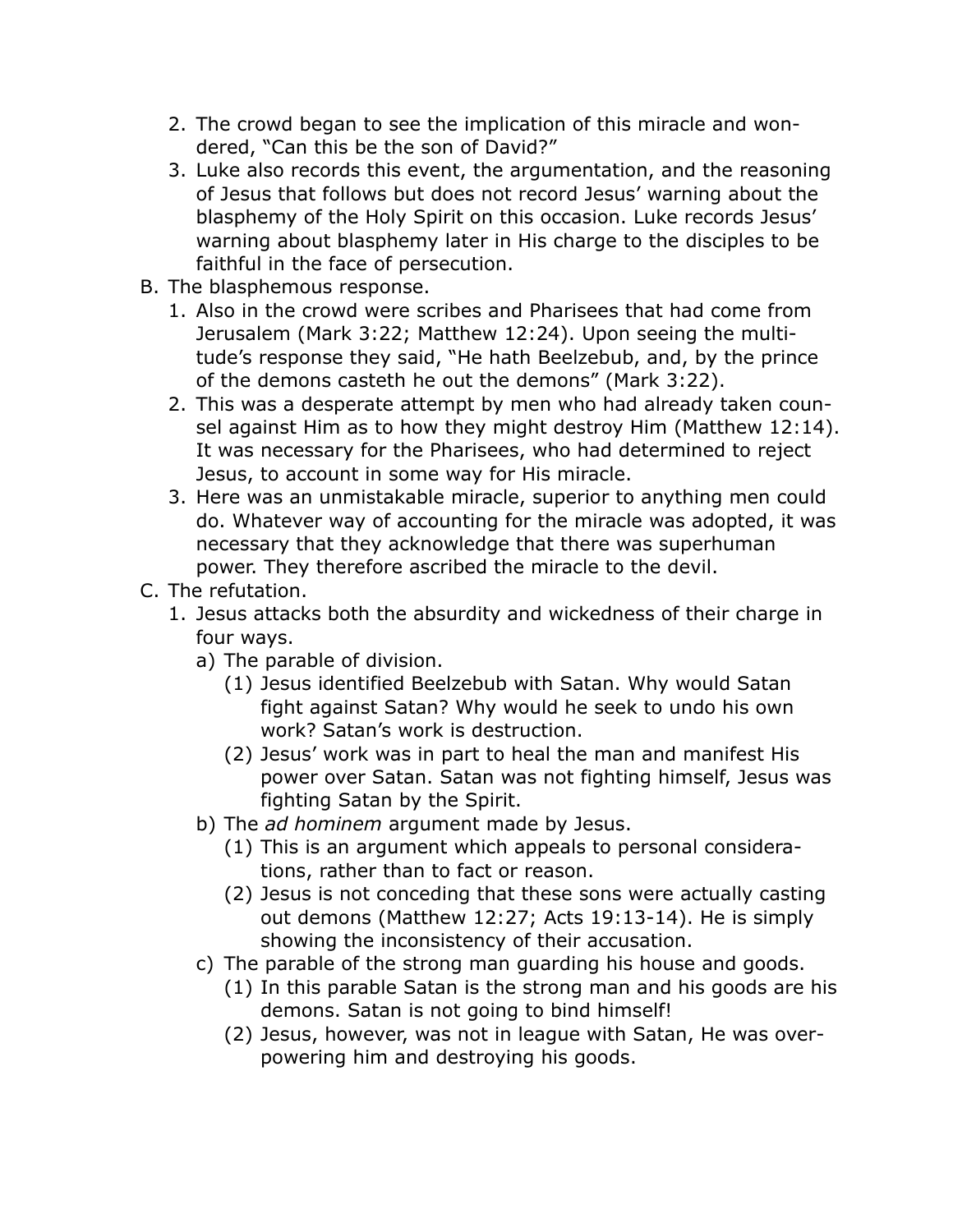- d) The metaphor of gathering and scattering.
	- (1) The Pharisees were jealous of the multitudes being gathered to the Lord. Had their explanation become popular, it would have defeated the purpose of His miracles (John 20:30-31; Mark 16:20).
	- (2) The scribes and Pharisees sought to scatter because they opposed the Lord; it was not just a battle of wits.
- 2. Because there is no room for neutrality in this spiritual battle between Satan and the Lord, He issues the following warning.
- D. The warning.
	- 1. Still speaking to the scribes and Pharisees, Jesus said, "All manner of sin and blasphemy shall be forgiven unto men: but the blasphemy against the Holy Ghost shall not be forgiven unto men" (Matthew 12:31). At the outset Jesus declares that there is a blasphemy that can be forgiven and one that cannot. Therefore, there must be more to it than just the definition of the word "blasphemy."
	- 2. Jesus also said that you could speak against the Son of man and be forgiven, but if you speak against the Holy Spirit you would not. Is the Holy Spirit a greater Being than the Lord? Is He more sanctified than Christ? What is the difference? Some points must be noted in the context:
		- a) Jesus was not giving this warning to the whole multitude.
			- (1) This warning was spoken to the rebellious scribes and Pharisees that had seen Jesus work this miracle. They knew that this kind of good was done by God, but they deliberately called the Spirit of God Beelzebub or Satan.
			- (2) These to whom He gave the warning were bent on evil. They had not just ignorantly or inadvertently spoken mere words against the Holy Spirit. Not everyone who rejects Christ will attribute His works to the devil, but these men did.
		- b) Jesus said that the blasphemy against the Holy Spirit would not be forgiven in this world nor the world to come.
			- (1) The phrase "this world" refers to the age in which Jesus lived and died, the Jewish age. The "world to come" was the gospel age following His death on the cross beginning at Pentecost.
			- (2) The Holy Spirit had a necessary role in both ages. Regardless of which age these scribes and Pharisees lived in, a blasphemous attack on the Holy Spirit would prevent their forgiveness.